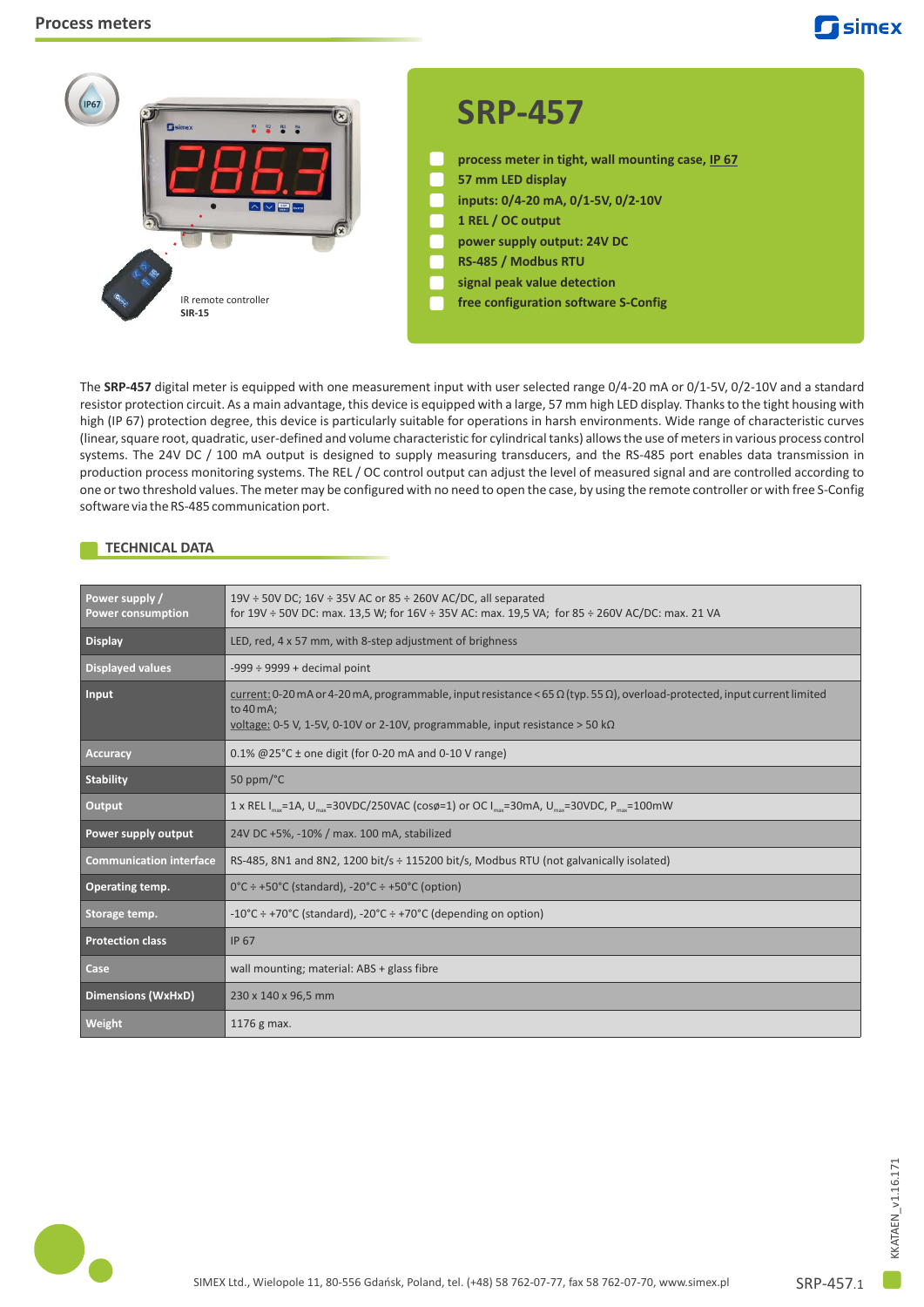

# **DIMENSIONS**





# **EXAMPLARY PIN ASSIGNMENTS**



version with 1 x REL

version with 1 x OC

 $\phi^{\mathbf{A}^{\mathbf{A}}}$ 

## **ORDERING**

**SRP-457-181X-1-X-XX1**

# **type of outputs:**

**1** : REL **2** : OC

#### $\mathbb{L}$ **options: 09** : no options **0R** : operating temp. -20°C ÷ +50°C

**power supply: 3** : 24V AC/DC

**4** : 85V - 260V AC/DC